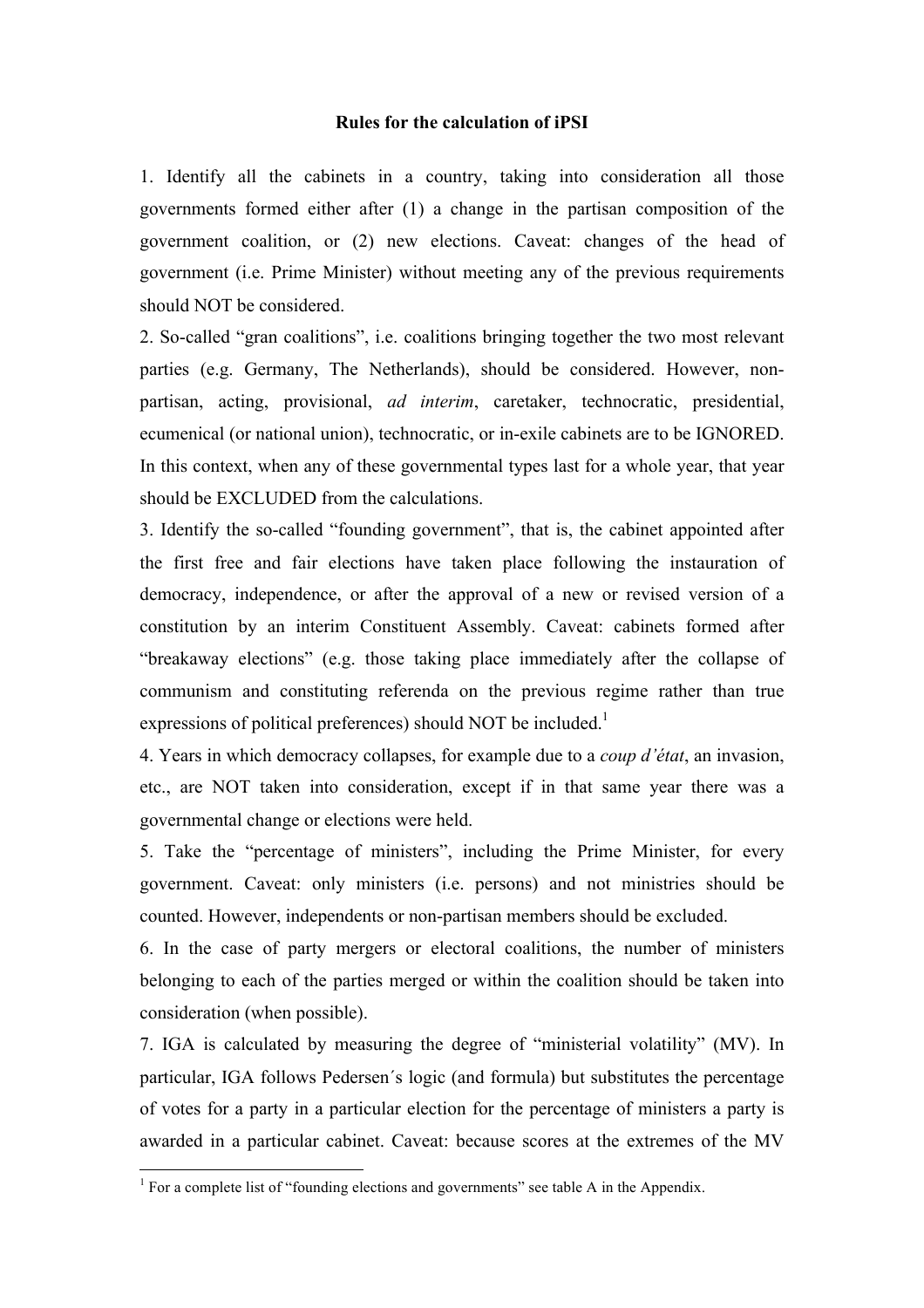scale reflect wholesale alternation, $2$  MV initial score (MVis) needs to be standardized according to the following formula:

$$
IGA = (MVis-50)*2
$$
,

in all those instances when (and only when) it is lower than 50. If this is not the case, then MVis holds (i.e.  $MVis = IGA$ ).

8. IFA is measured by the percentage of ministers belonging to a familiar combination of parties. In particular, the following rules apply:

a) If the very same combination of parties has previously been in government together, then  $IFA = 100$ .

b) If the government is based on an entirely new combination of parties,  $IFA = 0$ .

c) In those instances when the new government only partly replicates a previous government, IFA = the percentage of ministers who belong to the "familiar" part of the previous government. Similarly, when one or more parties leaves a coalition cabinet, then IFA is calculated by subtracting the percentage of ministers belonging to the parties that left.

In all these cases, the contrast needs to be made with the previous government that is most similar in terms of the list and number of parties. Thus, for instance, a cabinet of Communists, Socialists and Greens should NOT be compared to the one with Communists, Socialists and Liberals, but to the one with Communists, Socialists, Greens and Populists. In those instances when there are several previous cabinets with the same number of parties, but not identical to the one analysed, then the cabinet closest in time should be considered.

Other caveats to be taken into consideration:

i) In the case of party mergers, if a minister cannot be linked to any of the pre-merger parties then he/she is excluded from the counting unless all the merged parties had been previously in government together.

ii) In the case of single party governments, IFA will equal 0 if such party has never governed before.

iii) If, on the contrary, such party was part of a previous coalition, the percentage of ministers belonging to its previous coalition partners will be deducted from 100. Thus, in the case of the above-cited example, if the Social Democrats, who had 90 % of the ministers, decide to continue without the Greens, who controlled only one-tenth

<sup>&</sup>lt;sup>2</sup> 100 = total alternation; 0 = no-alternation.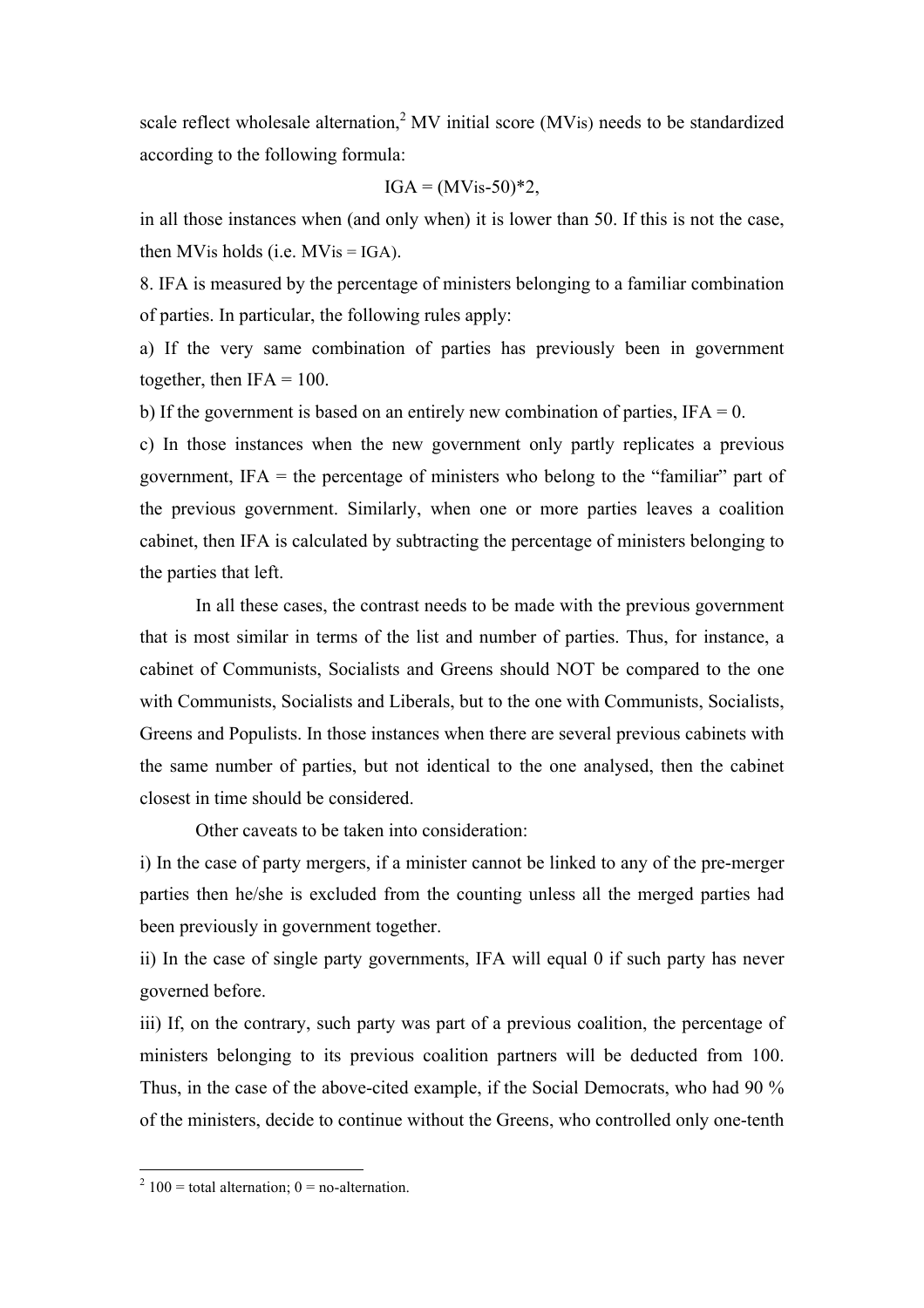of the government, IFA = 90. In the opposite case, that is the Greens continue without the Social Democrats,  $IFA = 10$ .

10. IC is captured by the percentage of ministers belonging to parties that were already in government. Caveat: the ministers of a merged party are considered to be "old" if the predecessor parties governed before, otherwise they are considered to be new.

11. In those years when there have not been any governmental changes, the score for all three sub-indexes (i.e. IGA, IFA and IC) is 100.

12. In those cases where more than one governmental change takes place during the same calendar year, then IGA, IFA and IC are averaged for that particular year.

13. Finally, iPSI is calculated by combining these three sub-indexes into one unique (averaged) measurement.3

<sup>&</sup>lt;sup>3</sup> Scholars may consider presenting iPSI in two further alternative forms. The first one is using the standardized versions (Z scores) of the *original* variables. The second is projecting them onto a 0 to 1 scale. Researchers should be aware, though, of when the former scores will depend on the specific sample being analysed.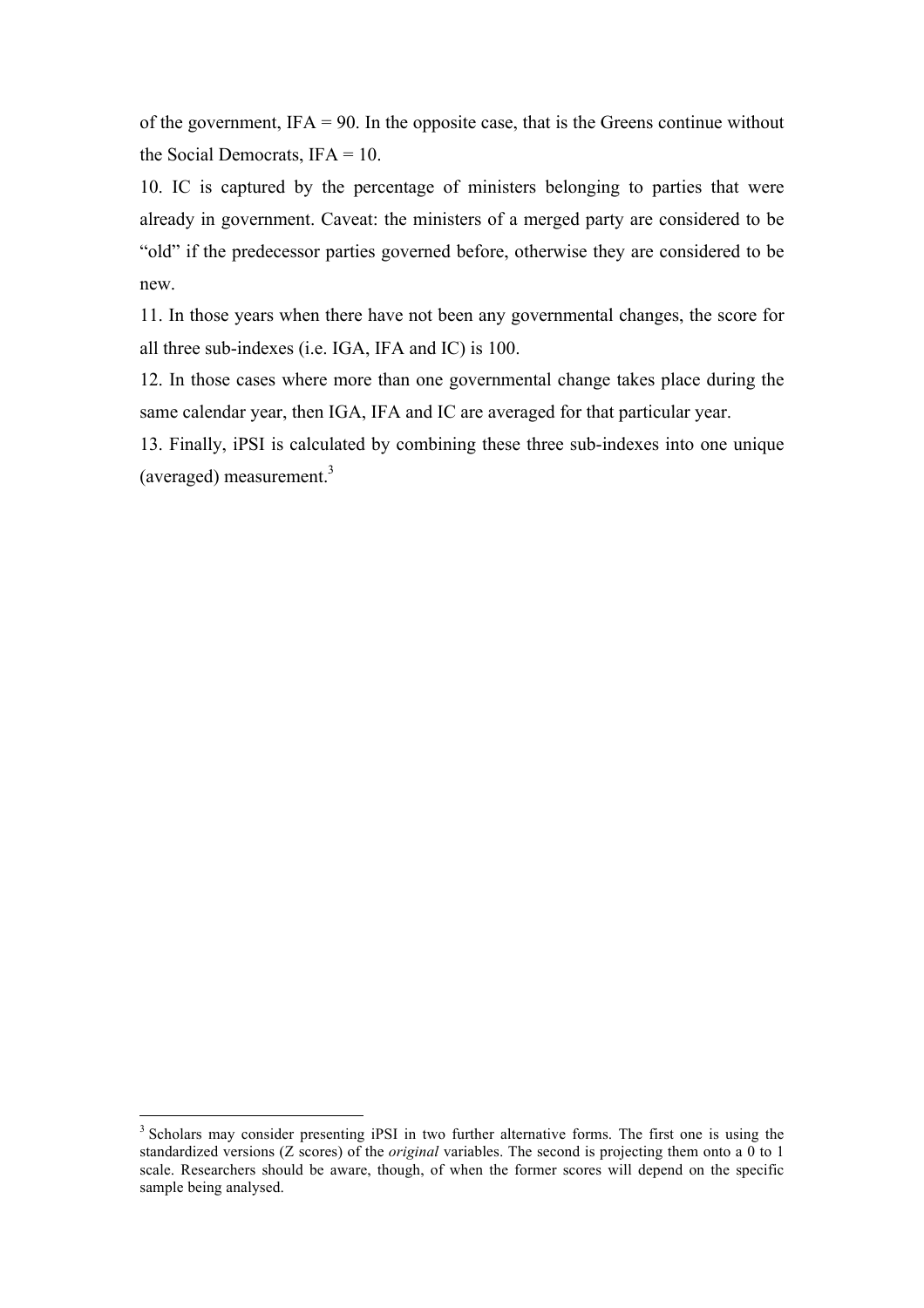## **(Theoretical) Examples**

In order to facilitate researchers' understanding of how the whole calculation process should be done, Table 1 presents information on the percentage of ministers (in brackets) per governing party in five different cabinets in a similar number of imaginary countries. Country A reflects the typical two-party system (e.g. Malta, United Kingdom) in which the party winning the elections forms a mono-color majority government. Country B displays the structure of competition in a typical two-block party system (e.g. Portugal, Hungary) in which a party (or block of parties) on the right is pitted against a party (or block of parties) on the left. Country C constitutes a clear example of a "two-and-a-half party system" (e.g. Germany). Two instances of more or less pluralist party systems are depicted in the last two countries (e.g. the Czech Republic and Poland, respectively). 4

| Cabinet                | Country A | <b>Country B</b> | <b>Country C</b>   | <b>Country D</b>             | <b>Country E</b>                   |
|------------------------|-----------|------------------|--------------------|------------------------------|------------------------------------|
| 1st                    | A(100)    | A(100)           | A $(60)$ -B $(40)$ | A $(60)$ -B $(30)$ -C $(10)$ | A $(33.3)$ -B $(33.3)$ -C $(33.4)$ |
| $\gamma$ <sup>nd</sup> | B(100)    | $B(80)-C(20)$    | $C(70)-B(30)$      | D(100)                       | D $(60)$ -E $(40)$                 |
| 2rd                    | A(100)    | A(100)           | $A(75)-B(25)$      | A $(45)$ -B $(35)$ -E $(20)$ | $F(75)-G(25)$                      |
| $A^{th}$               | A(100)    | B(100)           | $C(65)$ - B $(35)$ | $D(80)$ -B $(20)$            | D (60)-E (30)-F (10)               |
| $\tau$ th              | B(100)    | $B(75)-C(25)$    | A $(55)$ -B $(45)$ | A $(50)$ -B $(25)$ -F $(25)$ | H(100)                             |

Table 1. Examples of government formation in 5 imaginary countries

Following the instructions mentioned above, table 2 calculates the IGA, IFA and IC scores for each of the cabinets in each of the countries referred to in table 1.<sup>5</sup> The final row computes the average for the different criteria, and therefore the iPSI, in each of the countries examined  $6$ 

| Cabinet     | Country A      |     | <b>Country B</b> |                | Country C  |                 |                | <b>Country D</b> |                          |                  | <b>Country E</b> |          |                  |            |          |
|-------------|----------------|-----|------------------|----------------|------------|-----------------|----------------|------------------|--------------------------|------------------|------------------|----------|------------------|------------|----------|
|             | <b>IGA</b>     | IFA | $\overline{IC}$  | IGA            | <b>IFA</b> | $\overline{IC}$ | <b>IGA</b>     | <b>IFA</b>       | $\mathcal{I}\mathcal{C}$ | IGA              | <b>IFA</b>       | IC       | IGA              | <b>IFA</b> | IC       |
| 1st         | FG             |     | FG               |                | FG         |                 | FG             |                  |                          | FG               |                  |          |                  |            |          |
| $\gamma$ nd | 100            | 0   | 0                | 100            | $\theta$   | 0               | 70(40)         |                  | 30                       | 100              | $\theta$         | $\theta$ | 100              | $\Omega$   | $\Omega$ |
| $2^{rd}$    | 100            | 100 | 100              | 100            | 100        | 100             | 75(50)         | 100              | 100                      | 100              | 80               | 80       | 100              | $\Omega$   | $\theta$ |
| $4^{th}$    | 100            | 100 | 100              | 100            | 80         | 100             | 75(50)         | 100              | 100                      | 80(60)           | $\theta$         | 100      | 100              | 90         | 100      |
| $\tau$ th   | 100            | 100 | 100              | 100            | 100        | 100             | 65(30)         | 100              | 100                      | 90(80)           | 75               | 75       | 100              | $\theta$   | $\Omega$ |
| TOTAL       | 100            | 75  | 75               | 100            | 70         | 75              | 42.5           | 75               | 82.5                     | 85               | 38.8             | 63.8     | 100              | 22.5       | 25       |
| iPSI        | $250/3 = 83.3$ |     |                  | $245/3 = 81.7$ |            |                 | $200/3 = 66.7$ |                  |                          | $187.6/3 = 62.5$ |                  |          | $147.5/3 = 49.2$ |            |          |

Table 2. Calculations of iPSI (and final scores) in 5 fictional countries

At least until 2006

<sup>&</sup>lt;sup>5</sup> Had there been any years between elections or cabinet changes, all the three components of iPSI would have received a score of 100.

<sup>6</sup> Had cabinet changes taken place during the same year, then the average scores of the three different sub-indicators would have been considered.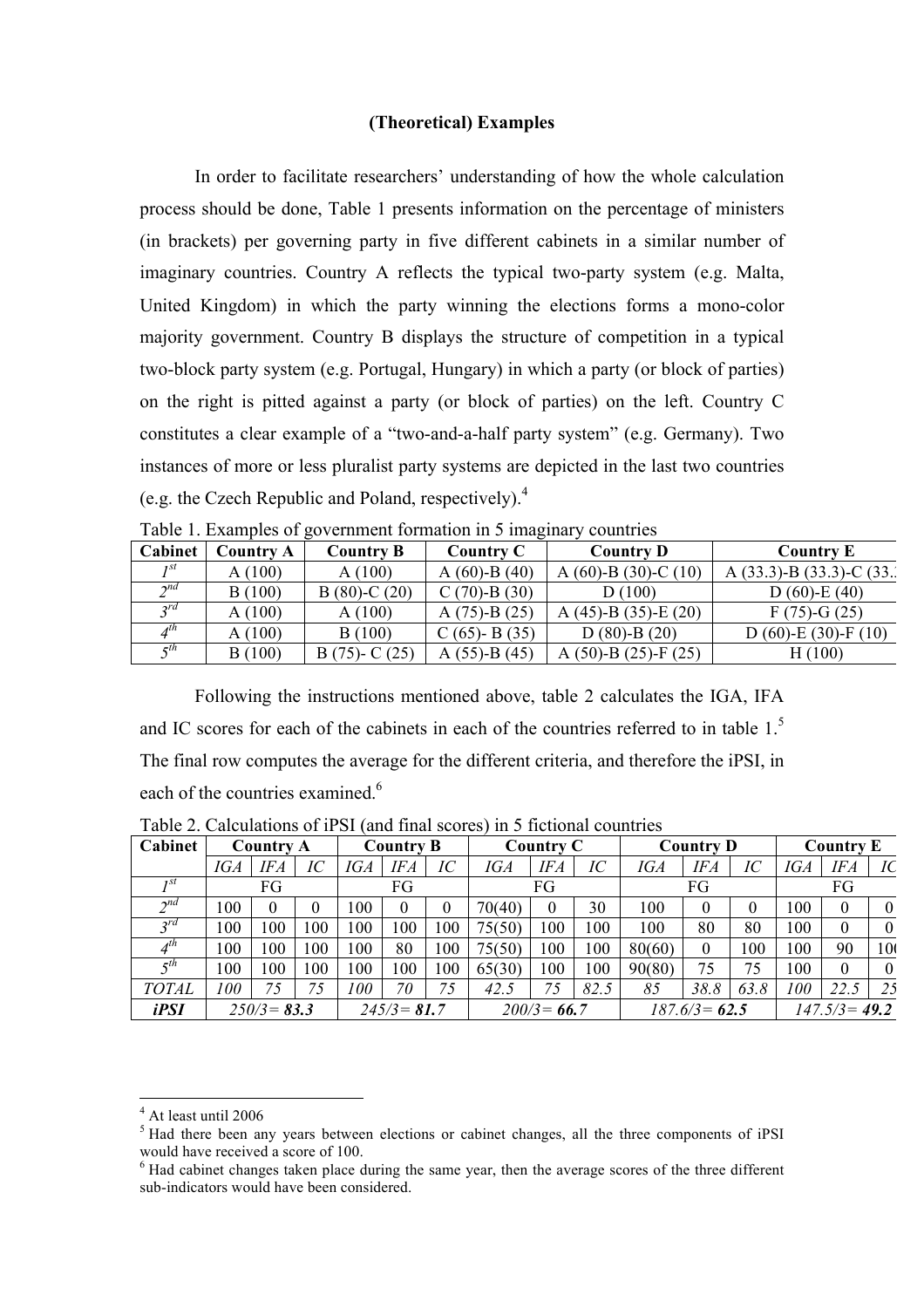## **Appendix**

| Country           | <b>Breakaway elections</b><br>Independence |                              | <b>Founding elections</b> | <b>Founding cabinets</b> |  |
|-------------------|--------------------------------------------|------------------------------|---------------------------|--------------------------|--|
| Albania           | 20/XI/1912                                 | 31/III/1991*                 | 24/VI/2001**              | 6/IX/2001                |  |
| Andorra           |                                            |                              | 12/XII/1993               | 31/I/1994                |  |
| Armenia           | 23/VIII/1990                               |                              | $17/X/1991***$            | 25/IX/1991               |  |
| Austria I         |                                            | 16/II/1919*                  | 17/X/1920                 | 20/XI/1920               |  |
| Austria II        |                                            |                              | 25/XI/1945**              | 20/XII/1945              |  |
| <b>Belarus</b>    | 25/VIII/1991                               |                              |                           | 19/IX/1991               |  |
| Belgium           |                                            |                              | 16/XI/1919                | 2/XII/1919               |  |
| Bulgaria          |                                            | 10/VI/1990*                  | 13/X/1991                 | 8/XI/1991                |  |
| Croatia           | 25/VI/1991                                 | 22/IV/1990****               | 3/I/2000                  | 27/I/2000                |  |
| Cyprus            | 16/VIII/1960                               |                              | II/1978***                | 8/III/1978               |  |
| Czechoslovakia I  | 28/X/1918                                  |                              | 18/IV/1920                | 25/V/1920                |  |
| Czechoslovakia II | 28/X/1918                                  |                              | 26/V/1946                 | 2/VII/1946               |  |
| Czech Republic    | 1/I/1993                                   | $9/VI/1990***$               | $6/VI/1992***$            | 1/I/1993                 |  |
| Denmark           |                                            |                              | 20/V/1910**               | 5/VII/1920               |  |
| Estonia I         | 23/II/1918                                 | $7/IV/1918*$                 | 29/XI/1920                | 25/I/1921                |  |
| Estonia II        | 6/IX/1991                                  |                              | 20/IX/1992                | 21/XII/1992              |  |
| Finland I         | 6/XII/1917                                 | $\overline{a}$               | 2/X/1917                  | 6/XII/1917               |  |
| Finland II        | 6/XII/1917                                 |                              | 18/III/1945               | 17/IV/1945               |  |
| France I          | ۰                                          | 23/IV/1848*                  | 13/V/1849                 | 20/XII/1848              |  |
| France II         |                                            | $8/II/1871*$                 | 20/II/1876                | 9/III/1876               |  |
| France III        |                                            | 2/VI/1946*                   | 10/XI/1946                | 16/XII/1946              |  |
| France IV         |                                            |                              | 23/VI/1968                | 10/VII/1968              |  |
| Georgia           | 9/IV/1991                                  |                              | 4/I/2004***               | 29/III/2004              |  |
| Germany I         |                                            | ÷,                           | 19/I/1919*                | 13/II/1919               |  |
| Germany II        |                                            | $\overline{\phantom{m}}$     | 14/VIII/1919              | 20/IX/1949               |  |
| Greece I          | 3/II/1830                                  | ÷,                           | 18/VII/1875               | 15/X/1875                |  |
| Greece II         | $3/II/1830$                                |                              | 7/XI/1926                 | 4/XII/1926               |  |
| Greece III        | 3/II/1830                                  |                              | 31/III/1946               | 4/IV/1946                |  |
| Greece IV         | 3/II/1830                                  | -                            | 17/XI/1974**              | 21/IX/1974               |  |
| Hungary           |                                            | $\qquad \qquad \blacksquare$ | 3/V/1990                  | 23/V/1990                |  |
| Iceland           | 17/VI/1944                                 |                              | 19/X/1942****             | 21/X/1944                |  |
| Ireland           | 21/I/1919                                  | 16/VI/1922*                  | 27/VIII/1923              | 21/IX/1923               |  |
| Italy             |                                            | 2/VI/1946*                   | 18/IV/1948                | 23/V/1948                |  |
| Kingdom of SHS    | 1/XII/1918                                 | $\overline{\phantom{a}}$     | 28/XI/1920*               | 1/VI/1921                |  |
| Kosovo            | 17/II/2008                                 |                              | 11/XI/2007                | 17/II/2008               |  |
| Latvia I          | 18/XI/1918                                 | 18/IX/1920*                  | 8/X/1922                  | 27/I/1923                |  |
| Latvia II         | 6/IX/1991                                  |                              | 6/VI/1993**               | 4/VII/1993               |  |
| Liechtenstein     |                                            |                              | 7/II/1993                 | 26/V/1993                |  |
| Lithuania         | 6/IX/1991                                  |                              | 25/X/1992                 | 2/XII/1992               |  |
| Luxembourg        |                                            | 4/VIII/1918*                 | 26/X/1919                 | 5/I/1920                 |  |
| Macedonia         | 8/IX/1991                                  | $\overline{\phantom{0}}$     | 11/XI/1990***             | 4/IX/1992                |  |
| Malta             | 21/IX/1964                                 |                              | 19/II/1962***             | 21/IX/1964               |  |
| Moldova           | 27/VIII/1991                               |                              | 27/II/1994                | 5/IV/1994                |  |
| Montenegro        | 3/VI/2006                                  | -                            | 10/IX/2006*               | 22/X/2007                |  |
| The Netherlands   |                                            | ۰                            | 3/VIII/1918               | 9/XI/1918                |  |
| Norway            | 7/VI/1905                                  |                              | 16/IX/1903****            | 7/VI/1905                |  |
| Poland I          | 11/XI/1918                                 | 26/1/1919*                   | 5/XI/1922                 | 16/XI/1922               |  |
| Poland II         | 11/XI/1918                                 | 4/VI/1989*****               | 27/X/1991                 | 23/XII/1991              |  |

Table A. Regime transition in European democracies